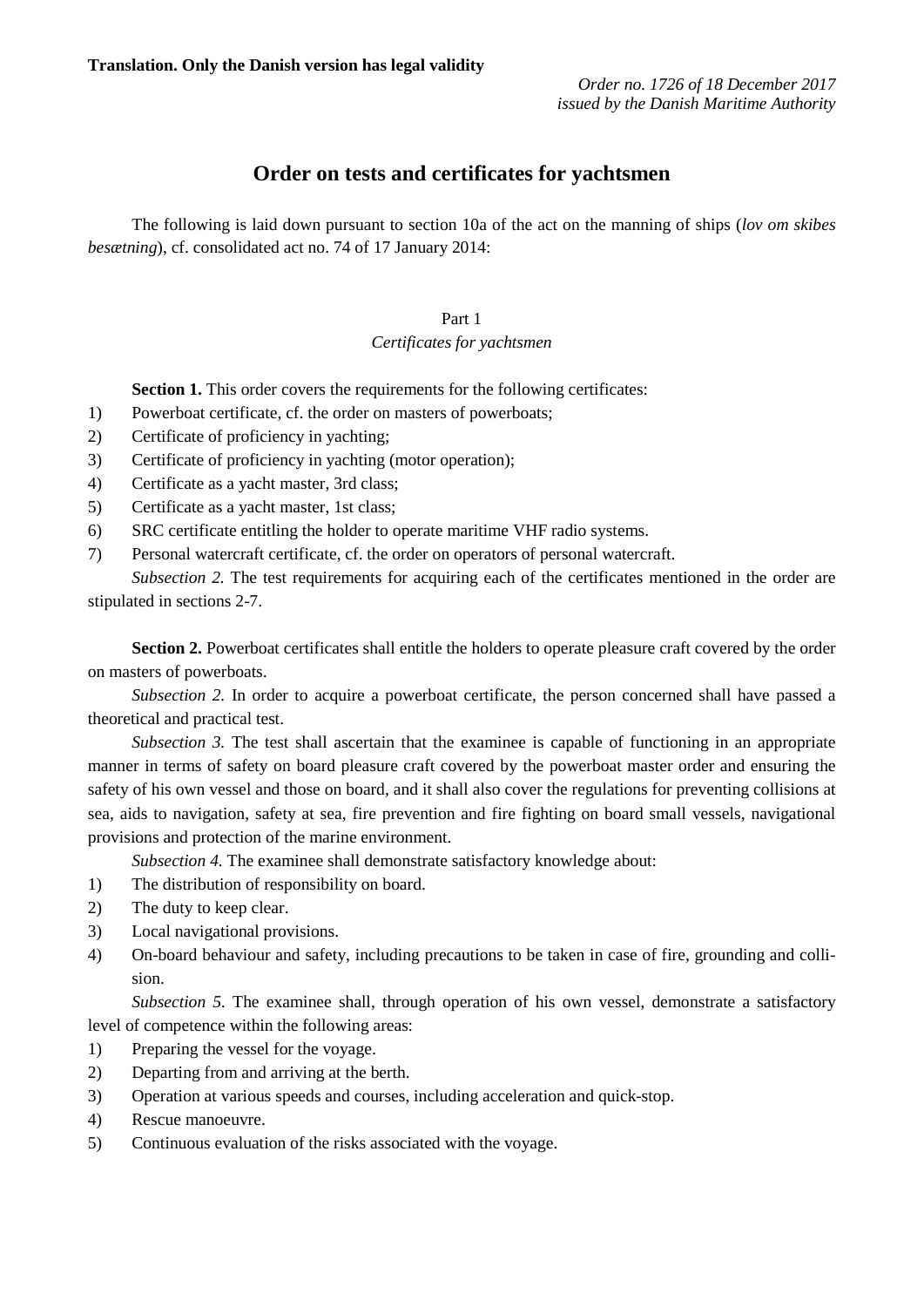*Subsection 6.* Persons holding a certificate for operation of a personal watercraft shall only demonstrate the competences stipulated in subsection 5 of this provision in order to acquire a powerboat certificate.

**Section 3.** A certificate of proficiency in yachting shall entitle the holder to function as a mate on board pleasure craft with a hull length of or above 15 metres, but below 24 metres, engaged in trade in the North Sea and the English Channel as well as in trade on the British Isles, Ireland, Norway and the Faroe Islands.

*Subsection 2.* In order to acquire a certificate of proficiency in yachting, the person concerned shall be required to:

- 1) have passed the test for a certificate of proficiency in yachting;
- 2) have legal capacity and not be under guardianship pursuant to section 5 of the legal guardianship act (v*ærgemålsloven*) or under guardianship pursuant to sections 7 and 12 of the same act; and
- 3) have passed a sight and hearing test for yachtsmen determined by the Danish Maritime Authority within the last 3 years prior to the issue of a certificate of competency.

*Subsection 3.* The test, cf. subsection 2(i), shall ascertain that the examinee is capable of functioning appropriately in terms of safety as a mate on board recreational craft covered by subsection 1 and ensuring the safety of his own vessel and those on board in consideration of the surroundings.

*Subsection 4.* The test shall cover the regulations for preventing collisions at sea, terrestrial navigation, safety at sea, fire prevention and fire fighting on board small vessels as well as protection of the marine environment.

*Subsection 5.* The examinee shall demonstrate satisfactory knowledge about:

- 1) Appropriate manning of the vessel.
- 2) The acquisition of relevant information about the waters concerned.
- 3) Knowledge of the vessel and its preparation, including the use of the safety equipment.
- 4) The manoeuvring characteristics of small pleasure craft.
- 5) Various types of means of propulsion.
- 6) Safety at sea, including the use of the safety equipment, searching, alarming and treatment of frostbite. *Subsection 6.* Furthermore, the examinee shall demonstrate a satisfactory level of competence within

the following areas, which – together with the knowledge acquired – enables the examinee to perform the responsibility as the mate of the vessel:

- 1) Preparing the vessel for the voyage.
- 2) Use and correction of voyage planning.
- 3) Steering and manoeuvring.
- 4) Position-indicating by means of various methods, including terrestrial navigation, reckoning as well as GPS.
- 5) Use of the regulations for preventing collisions at sea.

**Section 4.** A certificate of proficiency in yachting (motor operation) shall entitle the holder to operate the engine in pleasure craft with a hull length of or above 15 metres with propulsion machinery of or above 100 kW, but below 750 kW, in which it is possible to adjust the engine and make propeller manoeuvres from the conning position.

*Subsection 2.* In order to acquire a certificate of proficiency in yachting (motor operation), the holder shall be required to have passed

- 1) the test for a certificate of proficiency in yachting; and
- 2) the test for a certificate of proficiency in yachting (motor operation).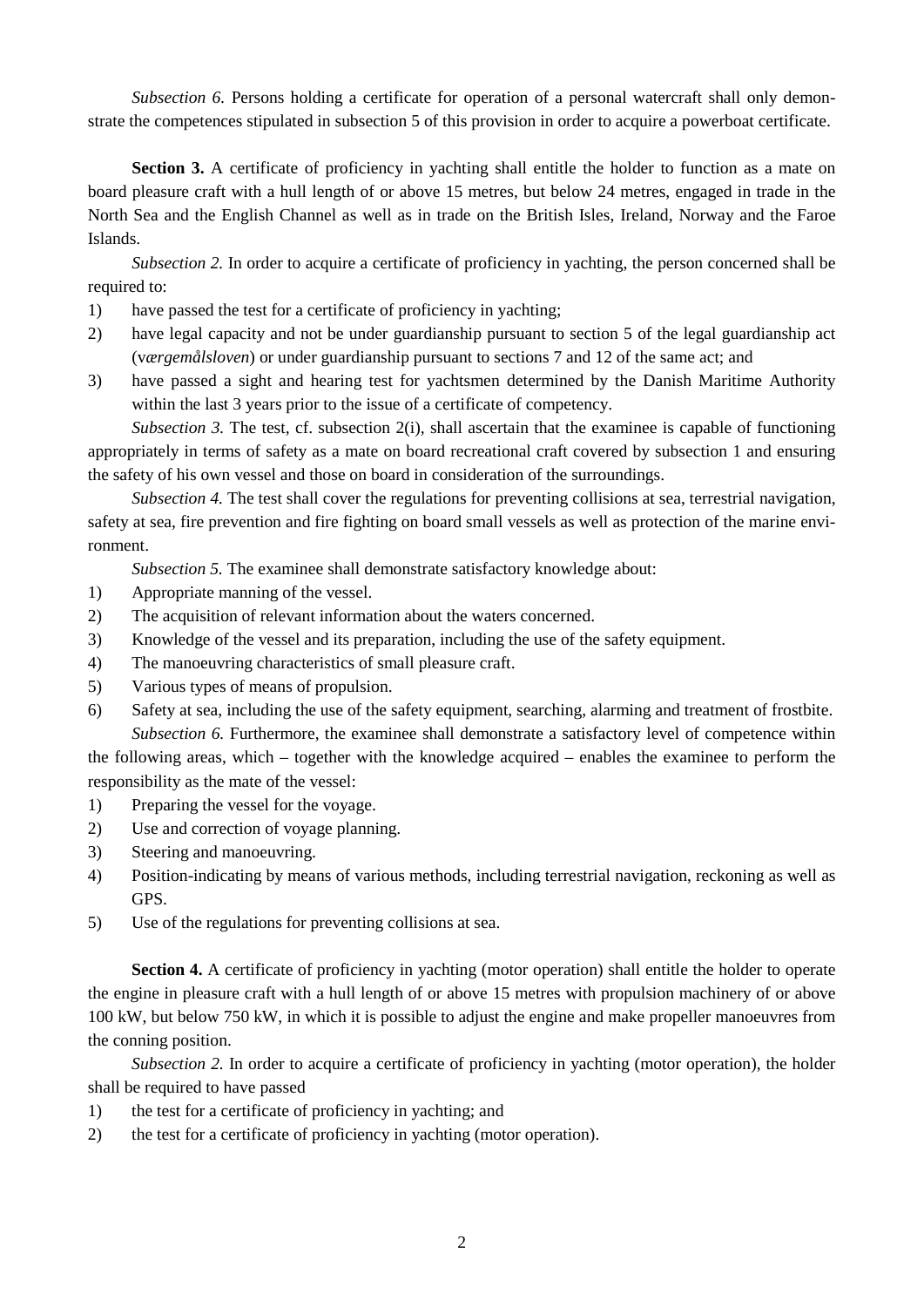*Subsection 3.* The test, cf. subsection 2(ii), shall ascertain that the examinee is capable of performing the operation of minor ship machinery in pleasure craft in an appropriate manner in terms of safety.

*Subsection 4.* The test shall cover the main parts of the diesel engine, the functioning of the engine, electrical installations on board ships, the performance of frequent engine inspections, fire prevention and the operation of means for fire-extinguishing and bilge systems, protection of the marine environment, starting the engine, operating it and stopping it.

**Section 5.** A certificate as a vacht master,  $3<sup>rd</sup>$  class, shall entitle the holder to operate pleasure craft with a hull length of or above 15 metres, but below 24 metres, in the Baltic Sea and the North Sea, around the British Isles, Ireland, Norway, the Faroe Islands and along the coasts of Greenland as well as to function as a mate on board pleasure craft of up to 24 metres on all seas.

*Subsection 2.* In order to acquire a certificate of competency as a yacht master, 3<sup>rd</sup> class, the person concerned shall:

- 1) have passed the test for a yacht master,  $3<sup>rd</sup>$  class;
- 2) have legal capacity and not be under guardianship pursuant to section 5 of the legal guardianship act (v*ærgemålsloven*) or under guardianship pursuant to section 7 of the same act;
- 3) have passed a sight and hearing test for yachtsmen determined by the Danish Maritime Authority within the last 3 years prior to the issue of a certificate of competency; and
- 4) meet the conditions for acquiring a certificate of proficiency in yachting.

*Subsection 3.* The test, cf. subsection 2(i), shall ascertain that the examinee is capable of functioning in an appropriate manner in terms of safety as the master of large pleasure craft in Northern European waters.

*Subsection 4.* The test shall cover the regulations for preventing collisions at sea and watchkeeping, navigation, seamanship, meteorology, maritime law, safety at sea, risk assessments, fire prevention and fire fighting as well as protection of the marine environment.

*Subsection 5.* The examinee shall demonstrate satisfactory knowledge about:

- 1) Watchkeeping duty on board.
- 2) Common navigation equipment and its limitations.
- 3) Aids to navigation.
- 4) Factors of importance to the vessel's safety.
- 5) The master's obligations and responsibilities.
- 6) Distress communication and rescue at sea.

*Subsection 6.* Furthermore, the examinee shall demonstrate a satisfactory level of competence within the following areas, which – together with the acquired knowledge – shall enable the examinee to perform the responsibility as the skipper of the vessel:

- 1) Development and control of voyage planning.
- 2) Determining and assessing the ship's position.
- 3) Collection and use of marine forecasts.
- 4) Use of the regulations for preventing collisions at sea and watchkeeping duty.
- 5) Attending to the safety of the vessel and those on board.

**Section 6.** A certificate as a yacht master, 1<sup>st</sup> class, shall entitle the holder to operate pleasure craft of up to 24 metres engaged in trade on all seas.

*Subsection 2.* In order to acquire a certificate of competency as a yacht master, 1<sup>st</sup> class, the person concerned shall:

- 1) have passed the test for a yacht master,  $1<sup>st</sup> class$ ;
- 2) hold a valid certificate of competency as a yacht master,  $3<sup>rd</sup>$  class;
- 3) have completed 6 months' seagoing service under conditions where a certificate as a yacht master,  $3<sup>rd</sup>$ class, is prescribed;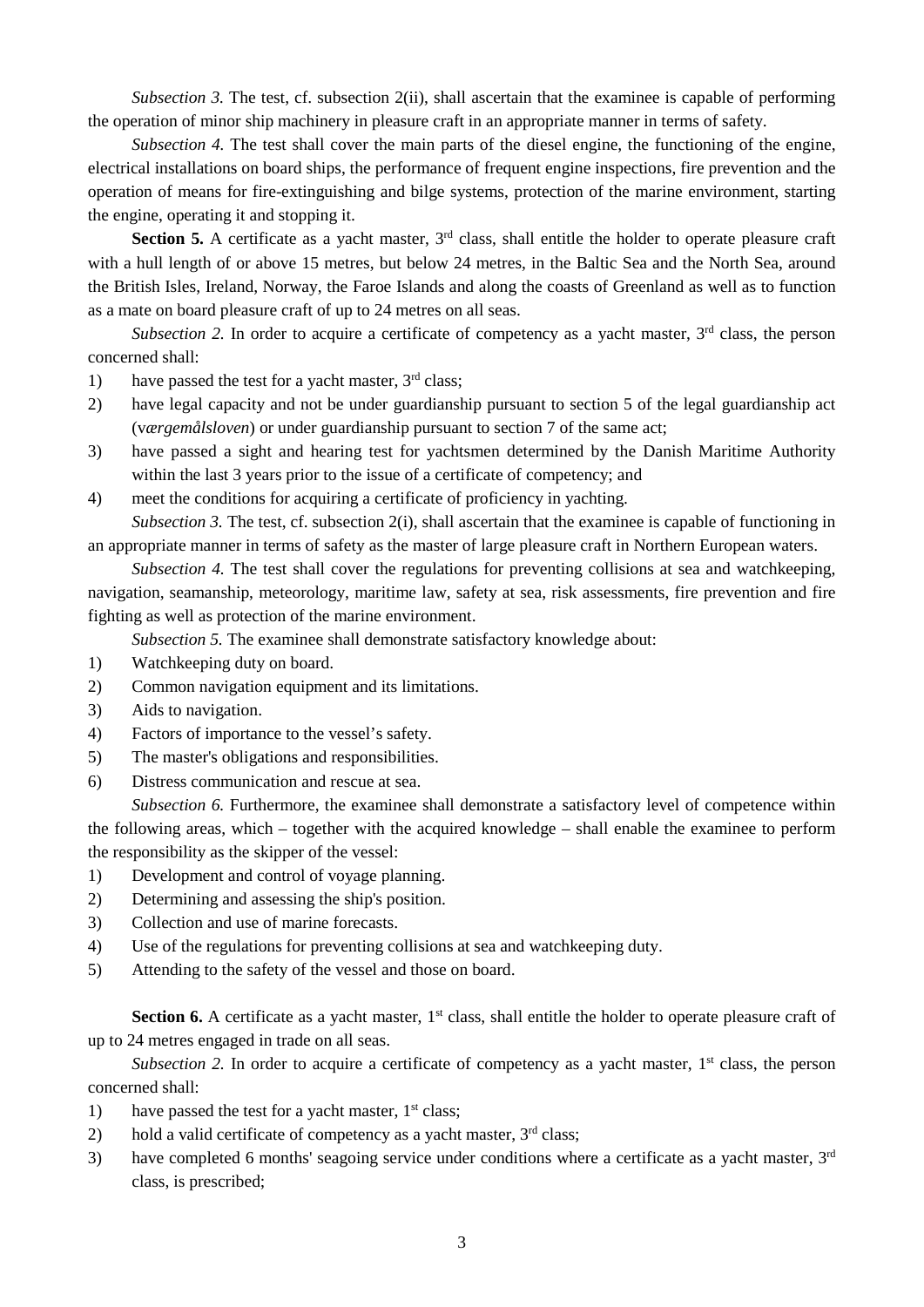- 4) have legal capacity and not be under guardianship pursuant to section 5 of the legal guardianship act (v*ærgemålsloven*) or under guardianship pursuant to section 7 of the same act; and
- 5) have passed a sight and hearing test for yachtsmen determined by the Danish Maritime Authority within the last 3 years prior to the issue of a certificate of competency. *Subsection 3.* The test, cf. subsection 2(i), shall ascertain that the examinee is capable of functioning in

an appropriate manner in terms of safety as the master of large pleasure craft engaged in trade on all seas.

*Subsection 4.* The test shall cover international navigation, seamanship and communication, meteorology and medical care.

*Subsection 5.* The examinee shall demonstrate satisfactory knowledge about:

- 1) Ocean sailing, including navigation planning, navigational observations, stability conditions as well as meteorology and voyage planning.
- 2) Use of a ship's log and calls at foreign ports.
- 3) Safety communication in international shipping.
- 4) First aid, diagnosing and medical assistance.
- 5) The use and updating of nautical instruments and electronic aids.

**Section 7.** A personal watercraft certificate shall entitle the holder to operate pleasure craft covered by the order on masters of powerboats.

*Subsection 2.* In order to acquire a personal watercraft certificate, the person concerned shall have passed a theoretical and practical test.

*Subsection 3.* The test shall ascertain that the examinee is capable of functioning in an appropriate manner in terms of safety in pleasure craft covered by the order on operators of personal watercraft and ensuring the safety of his own vessel in consideration of the surroundings and shall cover the regulations for preventing collisions at sea, aids to navigation, safety at sea, prevention of fire and fire-fighting in small vessels, navigational provisions and protection of the marine environment.

*Subsection 4.* The examinee shall demonstrate satisfactory knowledge about the following subjects:

- 1) The distribution of responsibility on board.
- 2) The duty to keep clear.
- 3) Local navigational provisions.
- 4) Behaviour and safety on and around the vessel, including precautions to be taken in case of fire, grounding and collision.

*Subsection 5.* The examinee shall, through operation of his own vessel, demonstrate a satisfactory level of competence within the following areas:

- 1) Preparing the vessel for the voyage.
- 2) Departing from and arriving at the berth.
- 3) The use of safety equipment.
- 4) The use of navigational provisions.
- 5) Precautions to be taken in case somebody falls over board, including the rescue of one self and others.
- 6) Operation at various speeds, including steering and manoeuvring during acceleration and at high and low speed.
- 7) Evasive manoeuvres and emergency stops.
- 8) Safe behaviour and continuous risk assessment during the voyage.

*Subsection 6.* Persons holding the certificates mentioned in section 1(1)(i), (ii), (iv) and (v) shall only demonstrate the competences stipulated in subsection 5 of this provision in order to acquire a personal watercraft certificate.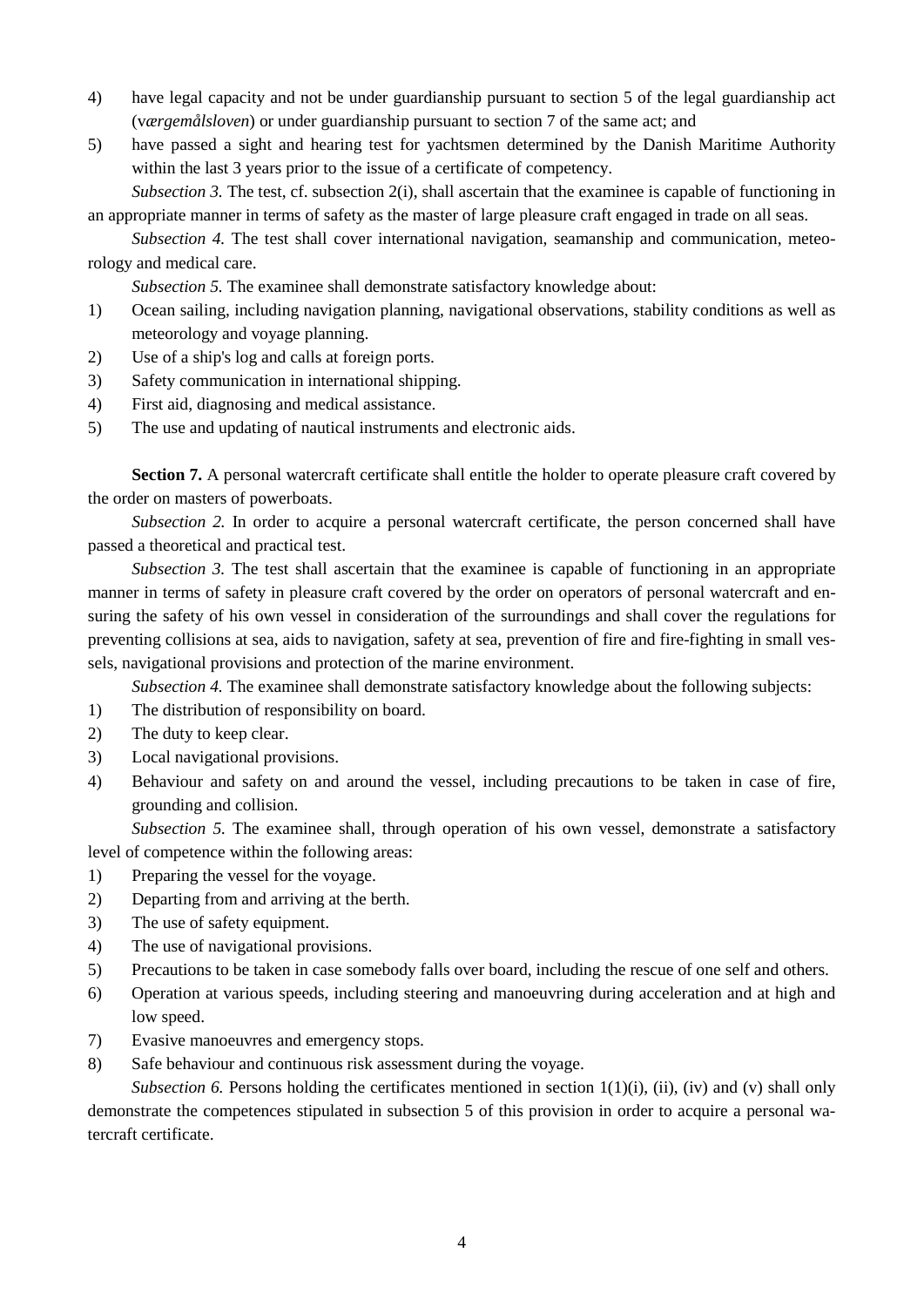**Section 8.** Persons who have, as a minimum, passed the test for a certificate of proficiency in yachting and acquired a certificate to this effect shall be considered to meet the requirement for acquiring a powerboat certificate, cf. section 2(2).

*Subsection 2.* Persons who have, as a minimum, passed the theoretical part of the test for a certificate of proficiency and the powerboat test shall be considered to meet the requirement for a certificate of proficiency in yachting, cf. section 3(2)(i).

### Part 2

### *The holding of tests*

**Section 9.** Tests shall be held by approved providers whom the Danish Maritime Authority has authorised to hold the tests.

*Subsection 2.* An external examiner appointed by the approved provider shall be present at all tests.

**Section 10.** Passed tests shall be reported to the Danish Maritime Authority by means of its system for digital reporting of exam and course results no later than 14 days after the holding of the test.

**Section 11.** The approved provider shall ensure:

- 1) that the test is held and evaluated in accordance with the provisions of this order;
- 2) that there are detailed test requirements for each test with which the examinee shall be familiar before the holding of the test; and
- 3) that the tests are held in accordance with the approved criteria, cf. section 13(4).

**Section 12.** The providers who have been approved by the Danish Maritime Authority, cf. part 3 on the approval of providers for performing tests covered by this order, shall provide guidance about compliance with the requirements leading to the tests mentioned in sections 2-7.

### Part 3

#### *Approval and inspection of providers*

**Section 13.** The Danish Maritime Authority shall approve providers of tests.

*Subsection 2.* In order to be approved as a provider to hold tests, the provider shall:

- 1) account for having a considerable interest in appointing external examiners and holding tests within a local area, an organisation or a subject area within yachting; and
- 2) account for having sufficient resources to perform the tasks covered by the approval, including the issue of certificates, attendance to a quality management system, appointment of external examiners, as well as arrangement and planning of tests.

*Subsection 3.* An organisation shall have a quality system for attending to

- 1) The issue of certificates,
- 2) The authorisation of external examiners.
- 3) The reporting to the Danish Maritime Authority. *Subsection 4.* The quality system shall contain
- 1) Guidelines for the holding of tests and the issue of test certificates.
- 2) Detailed test requirements for the individual certificates.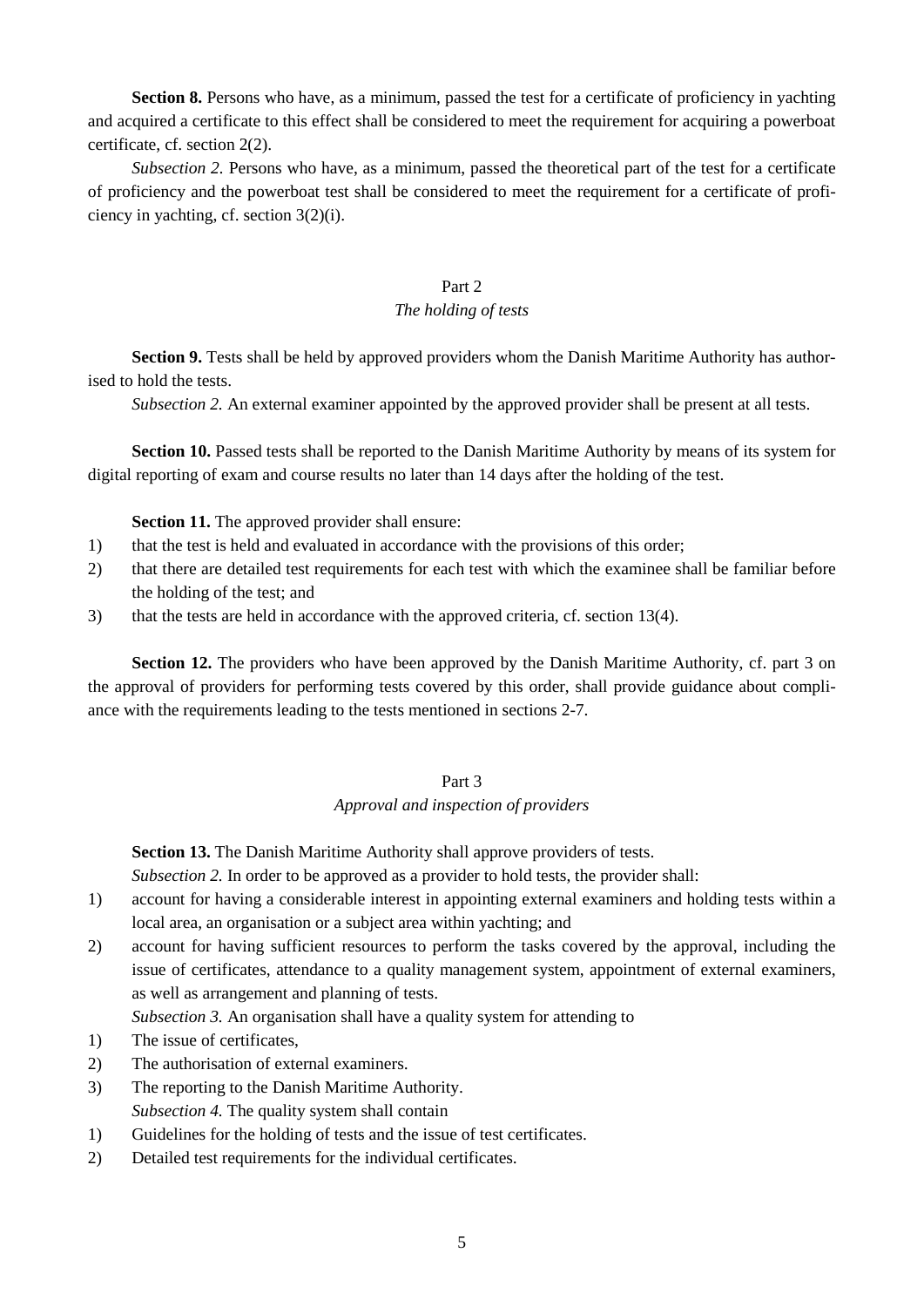3) Guidelines for other activities impacting compliance with the provisions of this order and in accordance with sections 1, 2, 3, 5 and 7 of annex 1 to the order on the approval and quality assurance, etc. of maritime training programmes. $<sup>1</sup>$  $<sup>1</sup>$  $<sup>1</sup>$ </sup>

*Subsection 5.* Maritime training institutions approved in accordance with the order on the approval and quality assurance, etc. of maritime training programmes whose quality system meets the provisions of subsections 2 and 3 shall be considered approved providers.

**Section 14.** A provider who requests approval pursuant to section 13 shall forward an application to the Danish Maritime Authority.

**Section 15.** The Danish Maritime Authority shall take a decision on approval on the basis of

- 1) the documentation forwarded, cf. section 13; and
- 2) inspections of the provider's quality system.

**Section 16.** In order to uphold the approval, the provider shall be subject to inspections by the Danish Maritime Authority with a view to proving that the conditions of the approval are still met.

**Section 17.** The Danish Maritime Authority may withdraw an approval of a provider if the conditions for the approval are no longer met.

**Section 18.** The provider shall authorise external examiners and shall by authority ensure that the one authorised is competent.

*Subsection 2.* The provider shall approve external examiners irrespective of their affiliation.

*Subsection 3.* The provider shall register and administer approved external examiners.

**Section 19.** External examiners shall be chosen by the approved provider and in accordance with the guidelines of the approved provider.

*Subsection 2.* The provider shall determine how the external examiners are chosen in consideration of the following:

- 1) external examiners shall, insofar as possible, be chosen according to a principle of randomness; and
- 2) the same external examiner shall not be used for all tests held at a specific test provider.

*Subsection 3.* External examiners shall not have participated in the examinee's preparation for the test and general regulations on incapacity shall otherwise apply, cf. part 2 of the public administration act (*forvaltningsloven*).

**Section 20.** External examiners shall issue documentation of passed tests and report tests to the approved provider in accordance with the provider's more detailed instructions.

**Section 21.** The provider shall ensure that all relevant information about tests, prices, etc. is available to the general public.

<span id="page-5-0"></span><sup>&</sup>lt;sup>1</sup> Order no. 1373 of 16 December 2009 on the approval and quality assurance, etc. of maritime training programmes.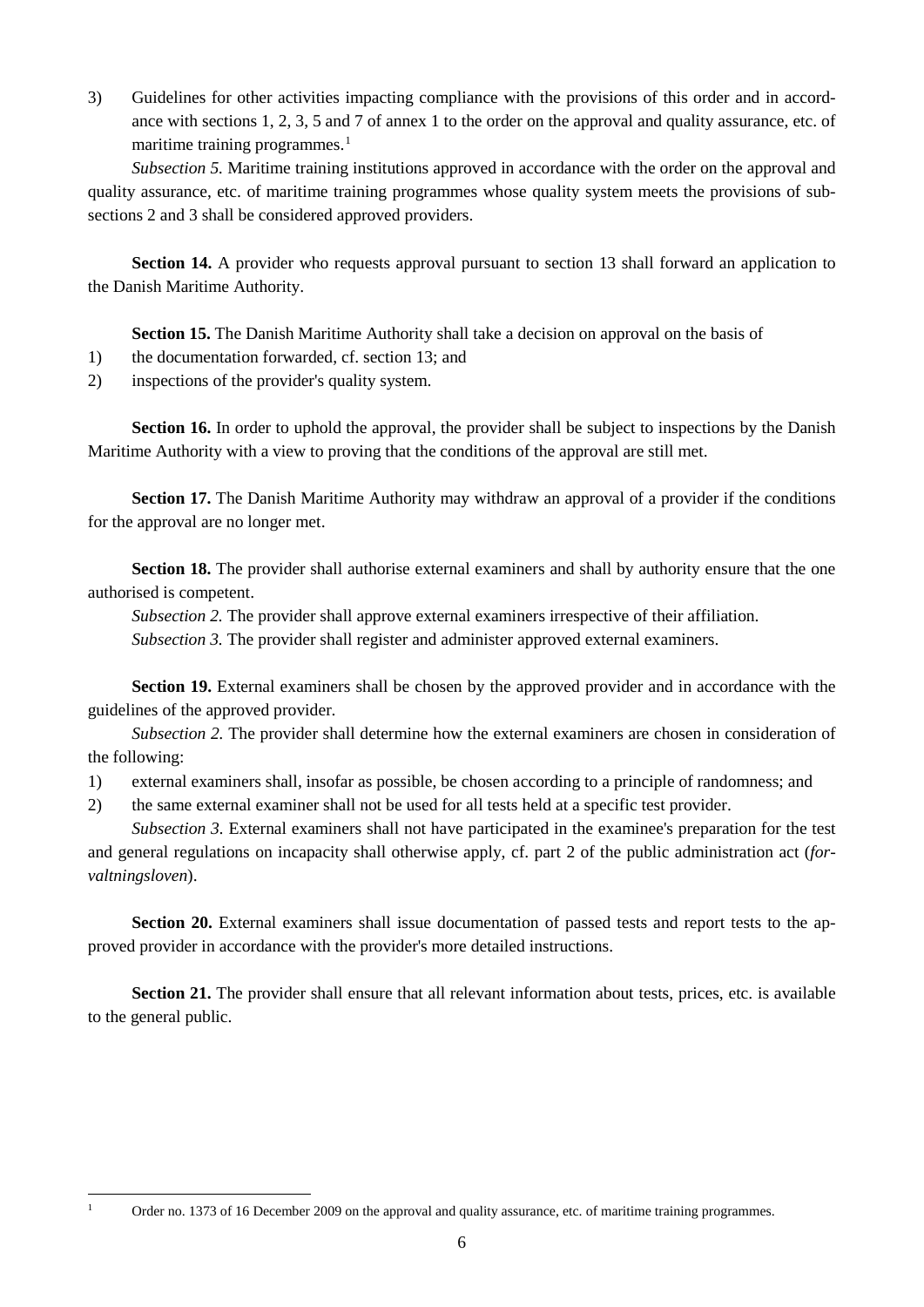### Part 4

#### *Test fees*

**Section 22.** External examiners may, prior to the test, request payment for holding the test in accordance with sections 2-7.

## Part 5 *Issue of certificates*

**Section 23.** Approved providers shall issue certificates for passed tests pursuant to this order on the basis of the reports made by external examiners, as stipulated in annex 1.

*Subsection 2.* The certificate shall state that it has been issued by authority of the Danish Maritime Authority.

*Subsection 3.* A certificate for having passed a test pursuant to section 7 may be issued as an endorsement on the certificate acquired pursuant to section  $1(2)(i)$ ,  $(ii)$ ,  $(iv)$  and  $(v)$ , cf. section 7(6).

*Subsection 4.* Applications for certificates of competency for certificates of proficiency in yachting, as yacht masters,  $3<sup>rd</sup>$  class, and yacht masters,  $1<sup>st</sup>$  class, shall be made by contacting the Danish Maritime Authority.

*Subsection 5.* Approved providers may request payment for issuing certificates pursuant to subsection 1.

*Subsection 6.* Approved providers shall make the prices of certificates available to the general public.

*Subsection 7.* In connection with applications to the Danish Maritime Authority to be issued with certificates of competency or certificates of having passed a test or to get a copy of a certificate, a fee shall be requested, cf. the Danish Maritime Authority's rates of fees.

#### Part 6

### *Right of appeal*

**Section 24.** Appeals against tests held pursuant to this order shall be considered by the approved providers, cf. section 19.

*Subsection 2.* The appeal shall be submitted to the external examiner who has held the test. The external examiner shall forward the appeal to the relevant provider accompanied by a statement. The external examiner shall give the plaintiff the opportunity to comment on the statement within a period of at least one week. Any comments from the plaintiff shall also be forwarded to the provider.

*Subsection 3.* The deadline for filing complaints shall be two weeks from the date on which the examinee was informed about the test result.

*Subsection 4.* It shall not be possible to bring decisions made by the provider before any higher administrative authority.

#### Part 7

#### *Entry into force and interim provisions*

**Section 25.** This order shall enter into force on 1 January 2018.

*Subsection 2.* Order no. 1641 of 12 December 2016 on tests and certificates for yachtsmen shall be repealed.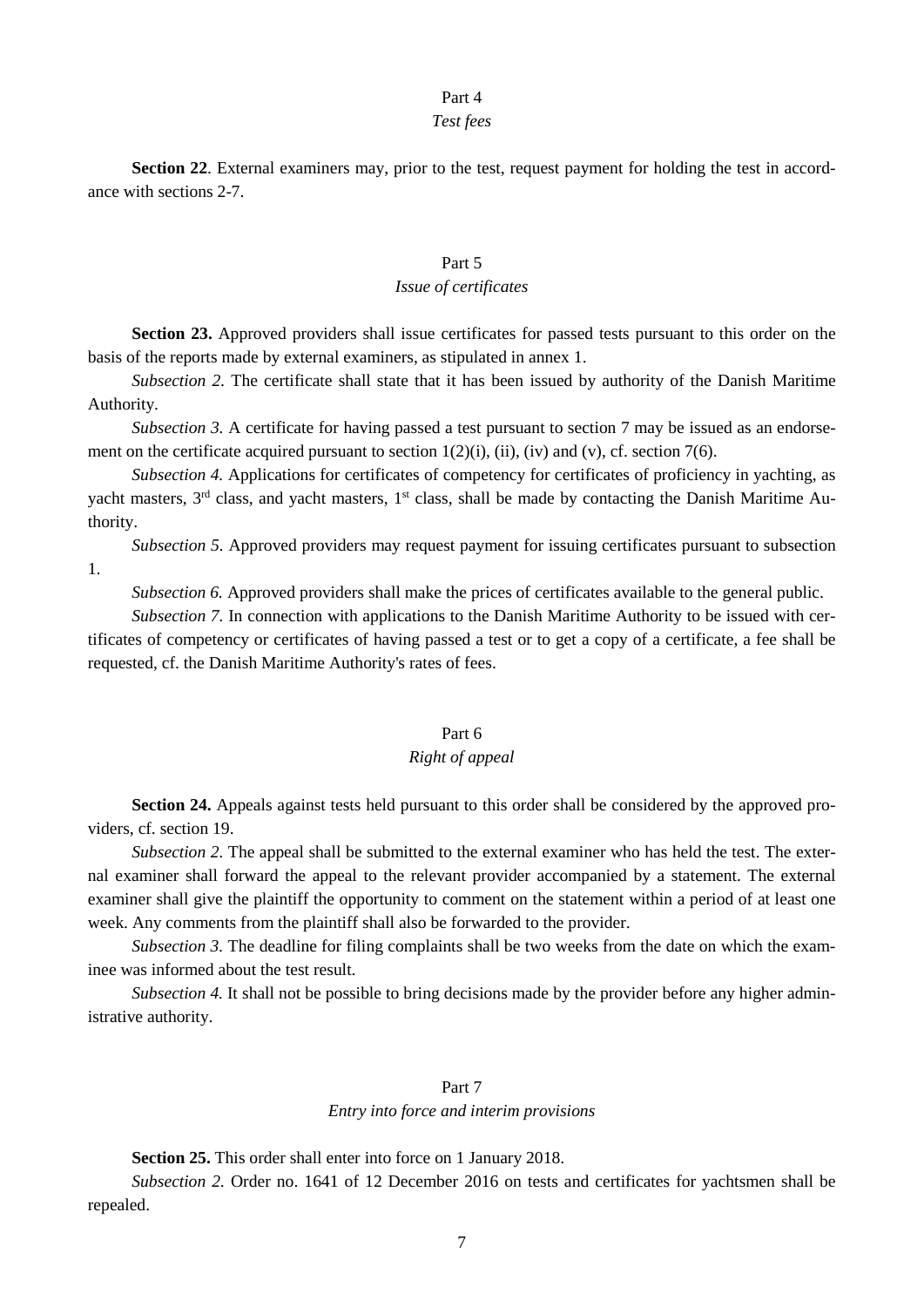**Section 26.** From 2018, it shall be possible to apply for approval as a provider, cf. section 13, in connection with the issue of the certificates described in section 1(i)-(vii).

*Subsection 2.* External examiners authorised by the Danish Maritime Authority, cf. order no. 184 of 26 March 1999 on tests for certificates of proficiency, etc., shall from 1 January 2018 apply for authorisation by an approved provider pursuant to this order in order to hold tests.

*Subsection 3.* The Danish Maritime Authority may order external examiners authorised by the Danish Maritime Authority to follow guidelines for tests drawn up by an approved provider.

**Section 27.** This order shall not apply to the Faroe Islands and to Greenland.

*Danish Maritime Authority, 18 December 2017* Per Sønderstrup / Rasmus Høy Thomsen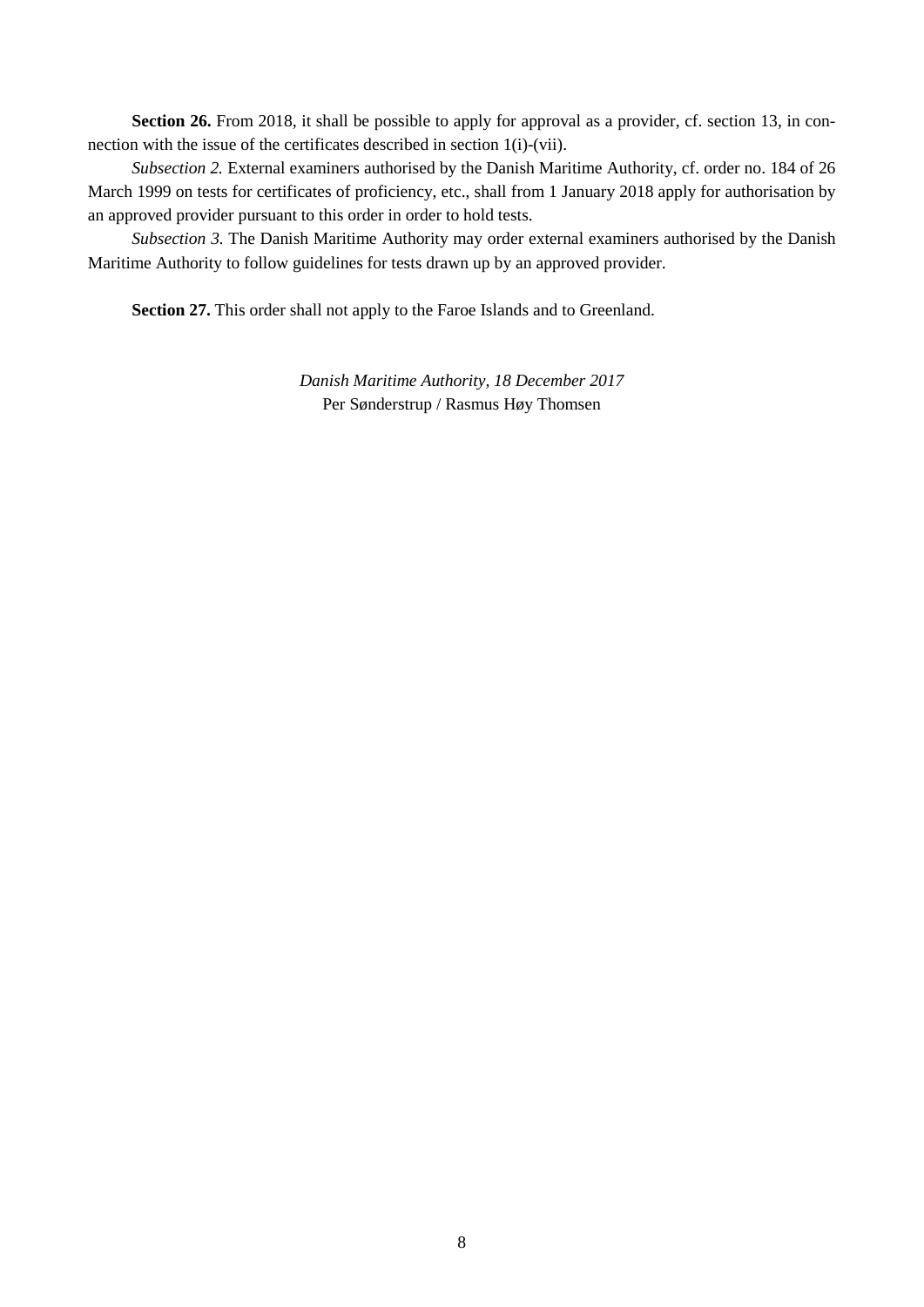### **Requirements for the design of certificates**

Front page of certificate

| $<$ logo $>$                                                                                                | $<$ photo $>$                  |
|-------------------------------------------------------------------------------------------------------------|--------------------------------|
|                                                                                                             |                                |
| Certificate for <name of="" test="">, cf. section 1</name>                                                  |                                |
| $<$ name $>$                                                                                                | $\langle$ CPR number $\rangle$ |
| <unique number="" serial=""></unique>                                                                       | <date issue="" of=""></date>   |
|                                                                                                             |                                |
| <this authority="" been="" by="" certificate="" danish="" has="" issued="" maritime="" of="" the=""></this> |                                |

Back page of certificate for powerboat test:

Certificate of proficiency in yachting (power boats)

In accordance with section  $\langle \S \rangle$  of the Danish executive order no. xx of <date>

Holder of this certificate is entitled to navigate power boats, i.e. pleasure craft of less than 15 metres with unlimited engine power, in Danish and international waters.

Back page of certificate for personal watercraft test:

Certificate of proficiency in yachting (personal watercraft)

In accordance with section <§> of the Danish executive order no. xx of <date>

Holder of this certificate is entitled to navigate power boats, i.e. pleasure craft of less than 4 metres with unlimited engine power, in Danish and international waters.